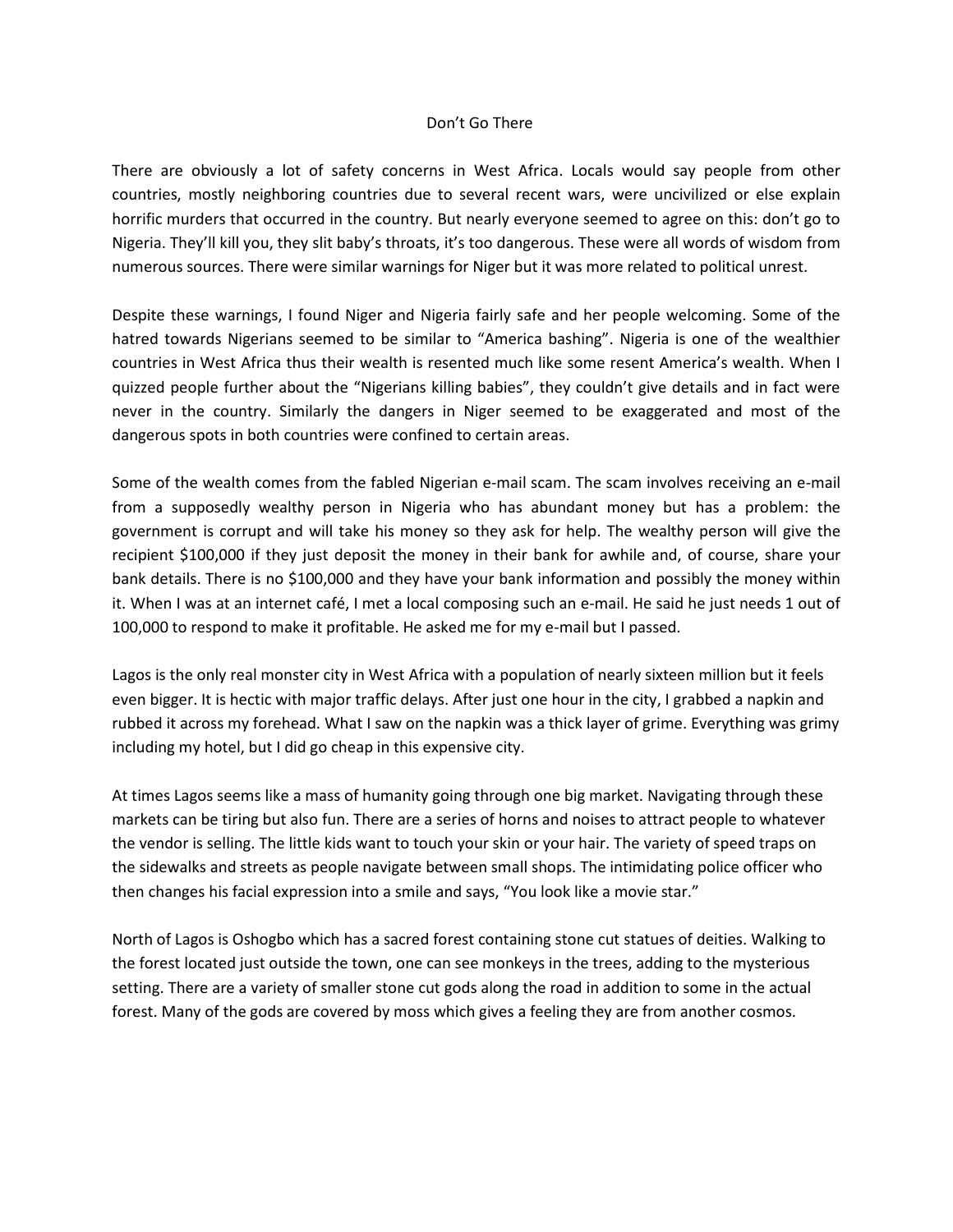It took a while to enter the forest because I had an altercation with security. I had to produce identification and say where I was staying. When security accused of me if being a CIA spy, I raised my voice and started yelling at him. He then backed down; I wasn't sure if he really thought I was a spy or if he was seeing if I would panic and give him money.

Even though there are many gods along the road, the most important deities are inside the forest. There are



sacred meeting places, a river goddess and a place of worship. On the other side of the road but still within the forest are taller statues that are supposedly closer to the heavens. Some of the 20 feet high statues look like aliens with very larger heads, big beady eyes and thin bodies.

Niger also doesn't have a pleasant reputation, but I was pleasantly surprised. This is one of the poorest countries in the world and the country where Saddam Hussein was supposed to get his yellow cake for Iraq's weapons of destruction. Many cautioned that it was too dangerous, mostly warning about kidnapping or about the corrupt government. The "kidnapping area" is in the far north near the mountains and desert and the government wasn't good. Despite its economic woes, Niger was holding on to political gains. It had a democratically elected president who was set to step down after his mandatory second term. However, he decided to ignore the constitution to the disdain of his people and stay on which made a coup seem like a real possibility.



In Niamey, there are two main attractions for tourists: the National Museum and Niger River cruises. I passed on the river cruises but took in the museum. The item that stands out is a 50 foot long, seven foot tall, 100 million year old river crocodile that was found some years back while digging for uranium. Leaning over the croc is an equally impressive skeleton of a T Rex. There are other live animals such as hippos, hyenas and lions but they all looked like they could use a little more room. Other exhibits include traditional clothing and village life.

Close to Niamey is Koure', home of the last

herd of wild giraffes in West Africa. The problem was it took five hours for the minibus to fill up to take the one hour trip to Koure'. But I met a young woman who knew English and we talked for a couple hours. Needless to say I hitchhiked home; I flagged down a soldier and he drove me to the military base